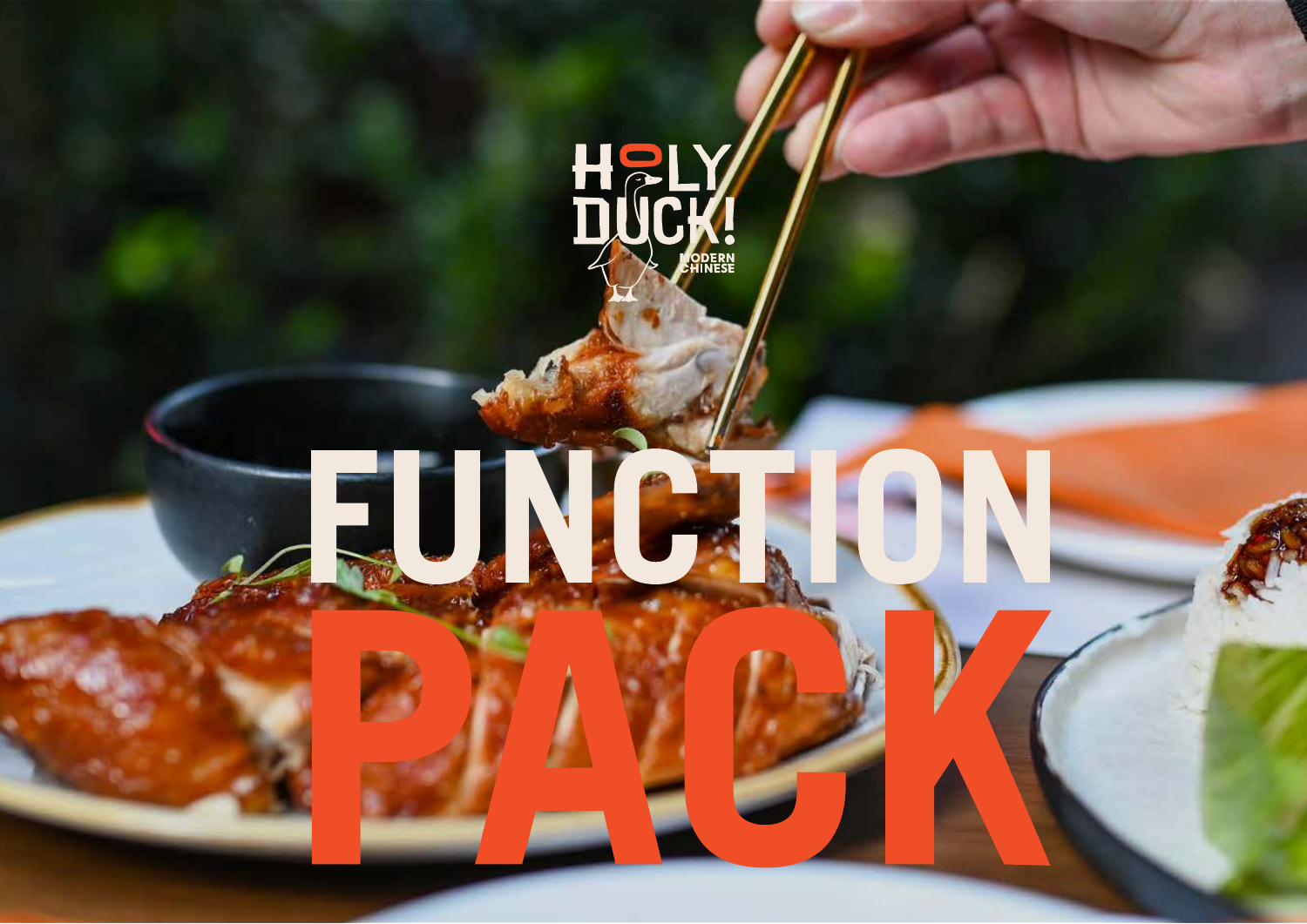## **BOOK YOUR NEXT EVENT AT HOLY DUCK!**

...and treat your guests to Modern Chinese Delights.

Located on the ground floor of The Old Rum Store, in the bustling Kensington Street precinct.

Bright, Bold and Fun the restaurant includes and open duck bar, traditional heritage walls, neon lights and tables ready for a banquet.

The space has all the well-loved elements of a Hong Kong eatery but with a modern east meets west twist.

In China, coming together to dine with many is a treasured experience and Holy Duck! pays homage to this tradition with a specially designed share menus.

The menu pays tribute to all of the traditional Chinese dishes, with our chefs turning them into modern favourites.

Holy Duck! is a nod to the joys of street food, whilst staying true to top quality produce and exciting flavour combinations. A true showcase of next-level Chinese BBQ and roasts, with duck at the core of our menu, to give an otherworldly flavour experience.

#### **(02) 9281 0922 | EVENTS@KENSINGTONSTREET.COM.AU**

**HOLYDUCK.AU HOLYDUCK.AU HOLYDUCK\_AU**

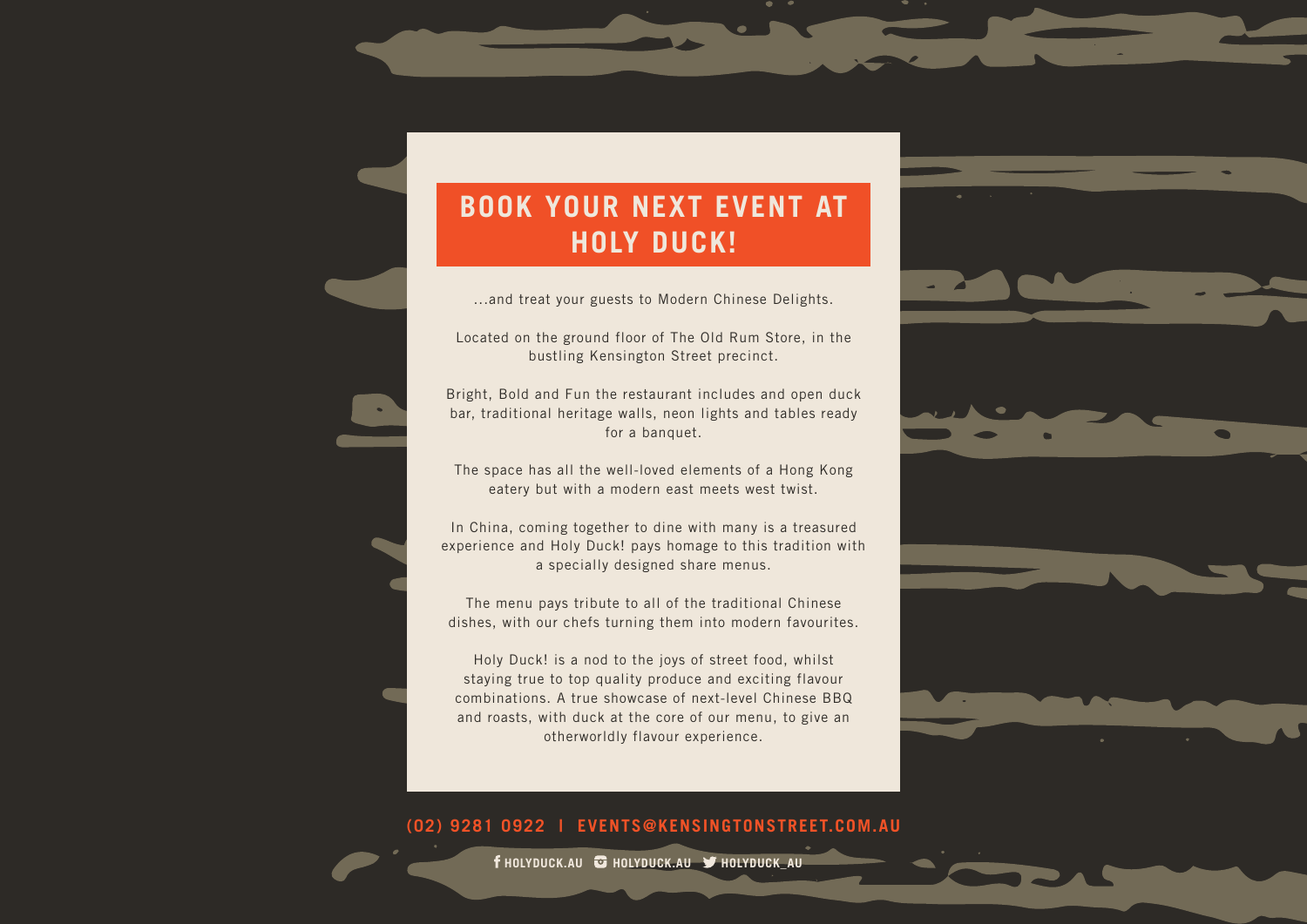



#### **DUCK YEAH SPRING ROLL / VEGETABLE SPRING ROLLS**

Roast Holy Duck & vegetables with chilli plum dipping sauce



**HALF-CRISPY HOLY DUCK (WITH PANCAKES) OR HALF-ROAST HOLY DUCK (WITH NO PANCAKES)** Served with hoisin sauce, cucumber & spring onion

> **STIR FRIED SEASONAL VEGETABLES / STEAM CHINESE GREENS**

with snow peas, baby corn & asparagus



**ICE CREAM** vanilla / chocolate / green tea / mandarin sorbet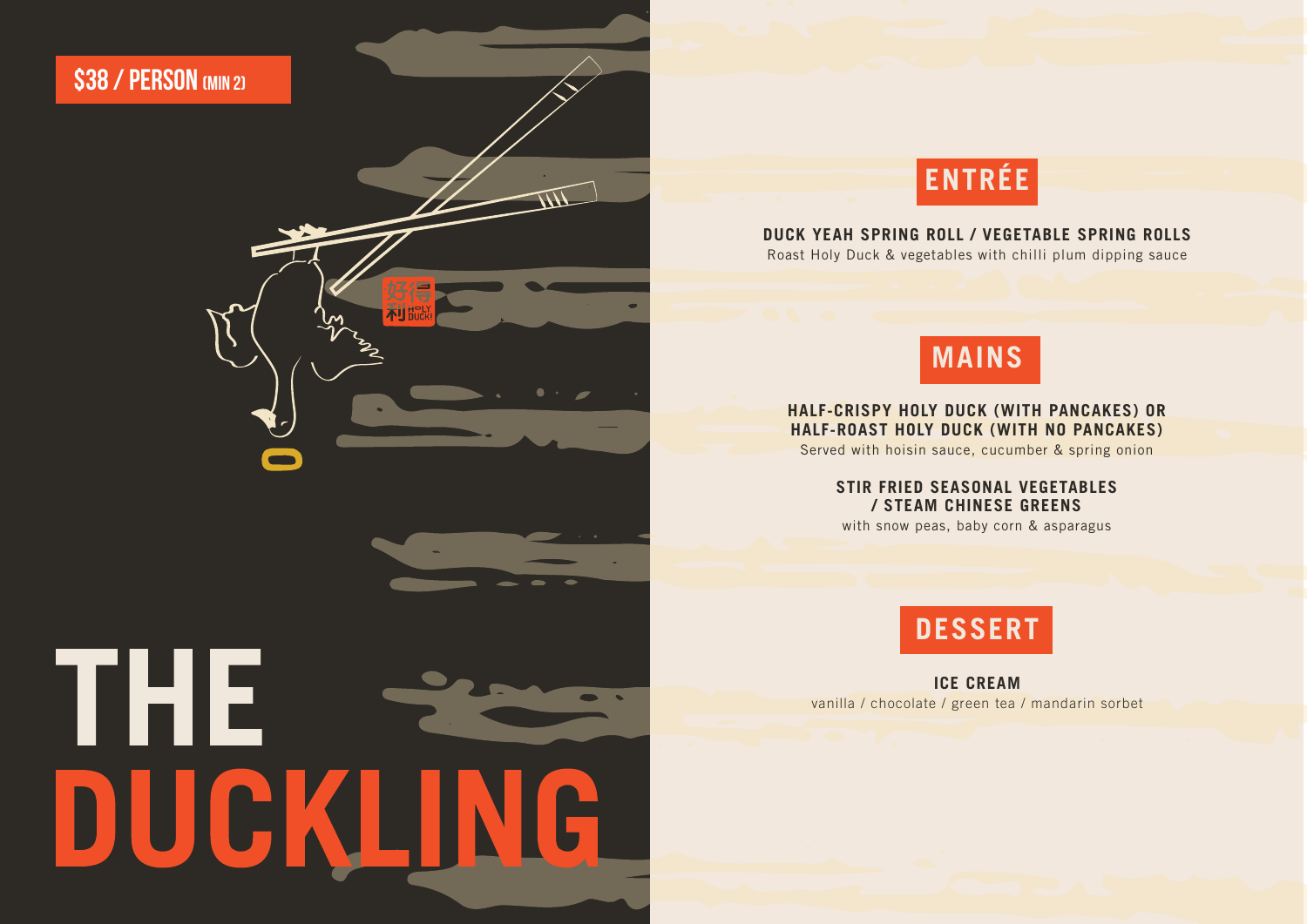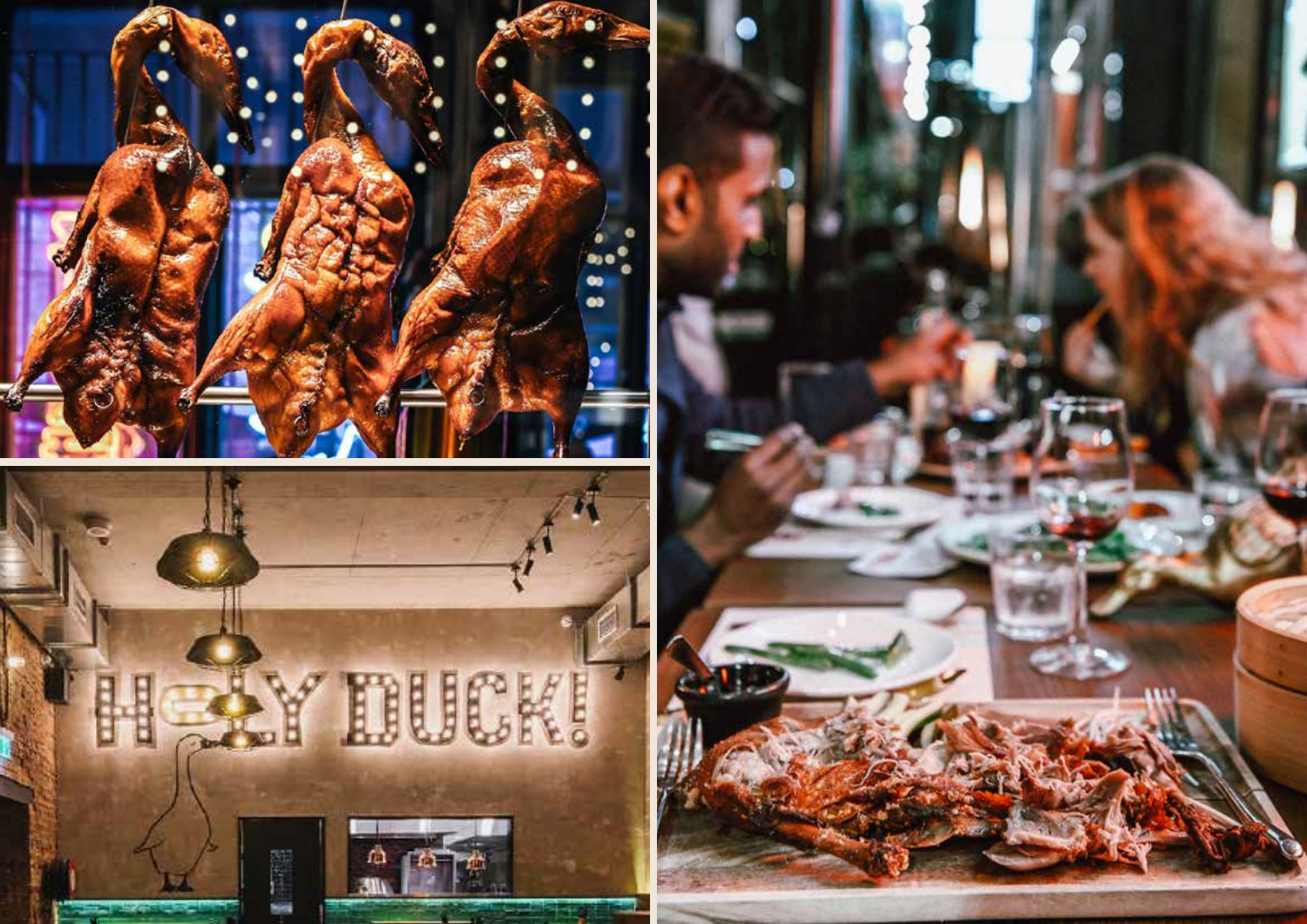## **\$69 / PERSON**



#### **STEAMED DIM SUM PLATTER**

selection of prawn har gow, vegetable dumplings, chicken siu mai and prawn & chive dumplings

#### **CRISPY CALAMARI**

wok-fried with cornflakes, fried onio, desiccated coconut, breadcrumbs & chopped red chilli

# **MAINS**

#### **CRISPY HOLY DUCK (WITH PANCAKES) OR ROAST HOLY DUCK (WITH NO PANCAKES)**

served with hoisin sauce, cucumber & spring onion

**DUCK SAN CHOI BAO**

with yellow pickle, chilli, basil & crispies

**HANDMADE PINK SALT AND BLACK SESAME EGG & SPINACH TOFU**

**JASMINE RICE**

OR

#### **CRISPY HOLY DUCK (WITH PANCAKES) OR ROAST HOLY DUCK (WITH NO PANCAKES)**

served with hoisin sauce, cucumber & spring onion

**PORK DELIGHT**

BBQ char siu & roast pork belly

#### **STIR FRIED GREEN BEANS WITH PORK MINCE**

**JASMINE RICE**



**ICE CREAM** vanilla / chocolate / green tea / mandarin sorbet

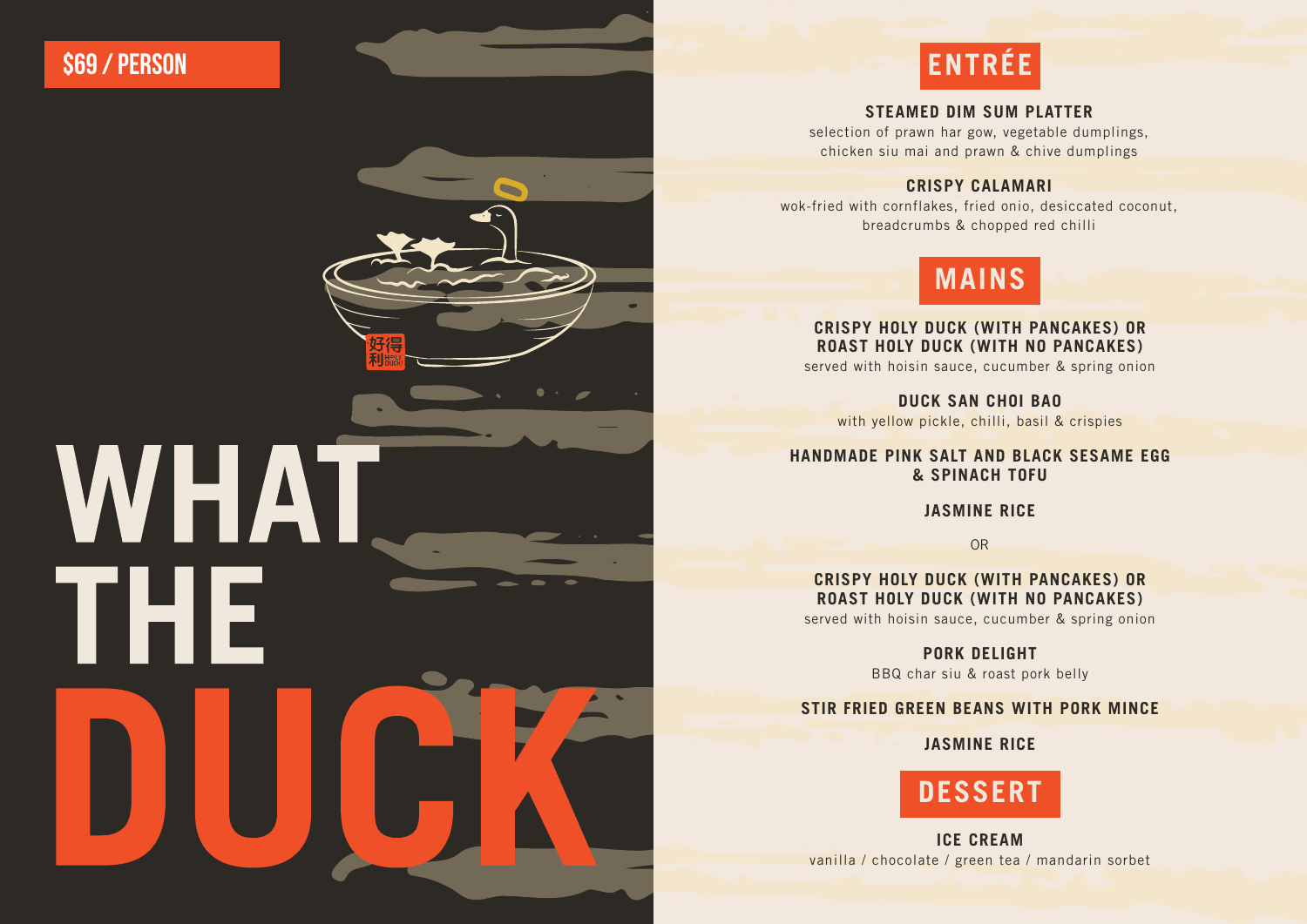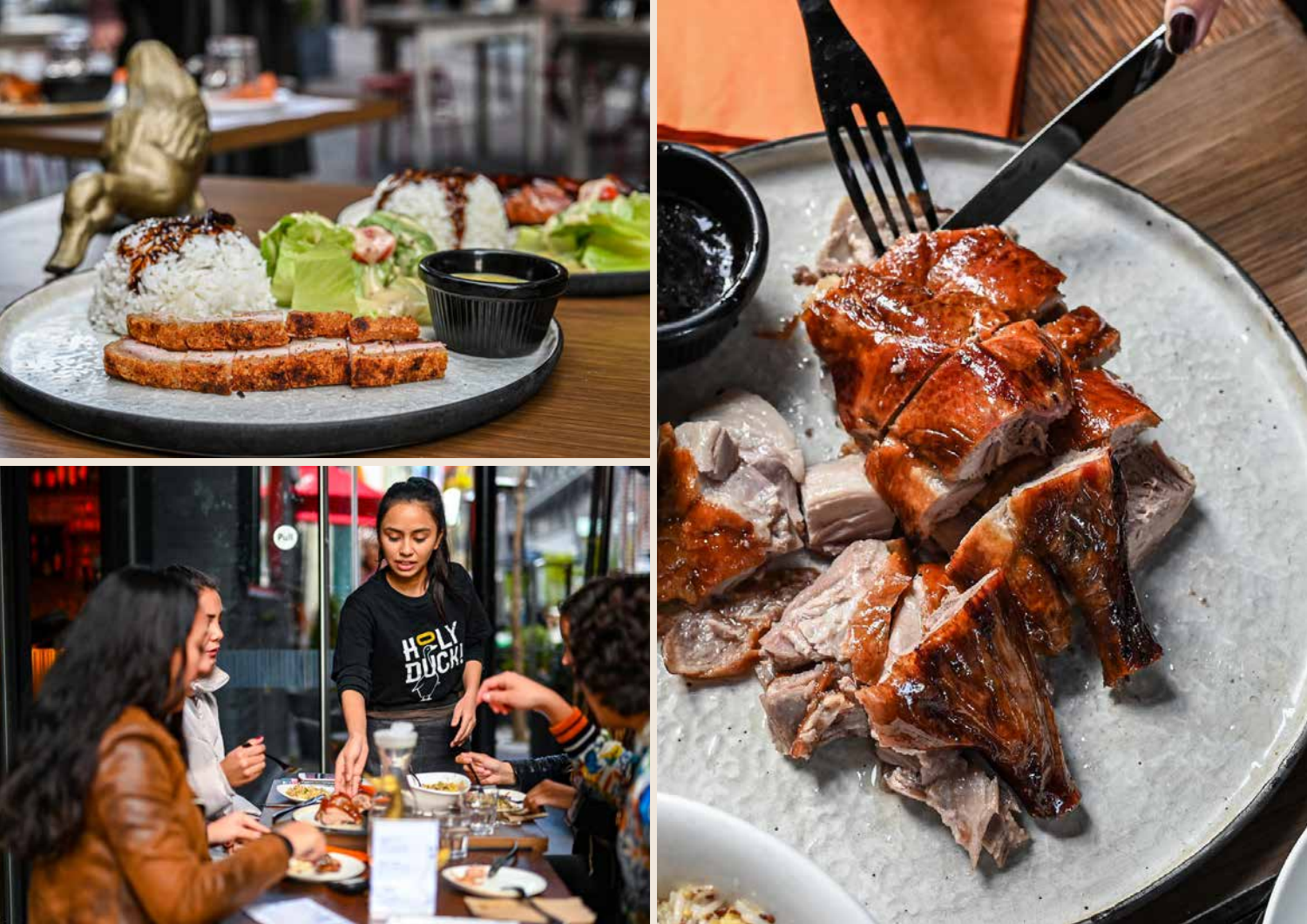## **\$88 / PERSON (min 4)**



THE HOLY

# **ENTRÉE**

**STEAMED DIM SUM PLATTER** selection of prawn har gow, vegetable dumplings,chicken siu mai and prawn & chive dumplings

#### **CRISPY CALAMARI**

wok-fried with cornflakes, fried onio, desiccated coconut, breadcrumbs & chopped red chilli

#### **DUCK YEAH SPRING ROLL / VEGETABLE SPRING ROLLS**

Roast Holy Duck & vegetables with chilli plum dipping sauce

## **MAINS**

#### **CRISPY HOLY DUCK (WITH PANCAKES) OR ROAST HOLY DUCK (WITH NO PANCAKES)**

served with hoisin sauce, cucumber & spring onion

**DUCK SAN CHOI BAO**

with yellow pickle, chilli, basil & crispies

#### **HANDMADE PINK SALT AND BLACK SESAME EGG & SPINACH TOFU**

**GINGER & LOBSTER TAILS WITH EE-FU NOODLES**

brazilian rock lobstertails with ee-fu noodles in ginger &shallot miso sauce

**JASMINE RICE**

OR

**CRISPY HOLY DUCK (WITH PANCAKES) OR ROAST HOLY DUCK (WITH NO PANCAKES)**

served with hoisin sauce, cucumber & spring onion

**SEAFOOD EE-FU NOODLES** cooked in prawn paste with fish fillets, scallops, king prawns, asaparagus & fish roe

> **HOLY DUC SPECIALTY PLATTER** roast duck. BBQ char sui & roast pork belly

#### **STIR FRIED GREEN BEANS WITH PORK MINCE**

#### **JASMINE RICE**



**ICE CREAM** vanilla / chocolate / green tea / mandarin sorbet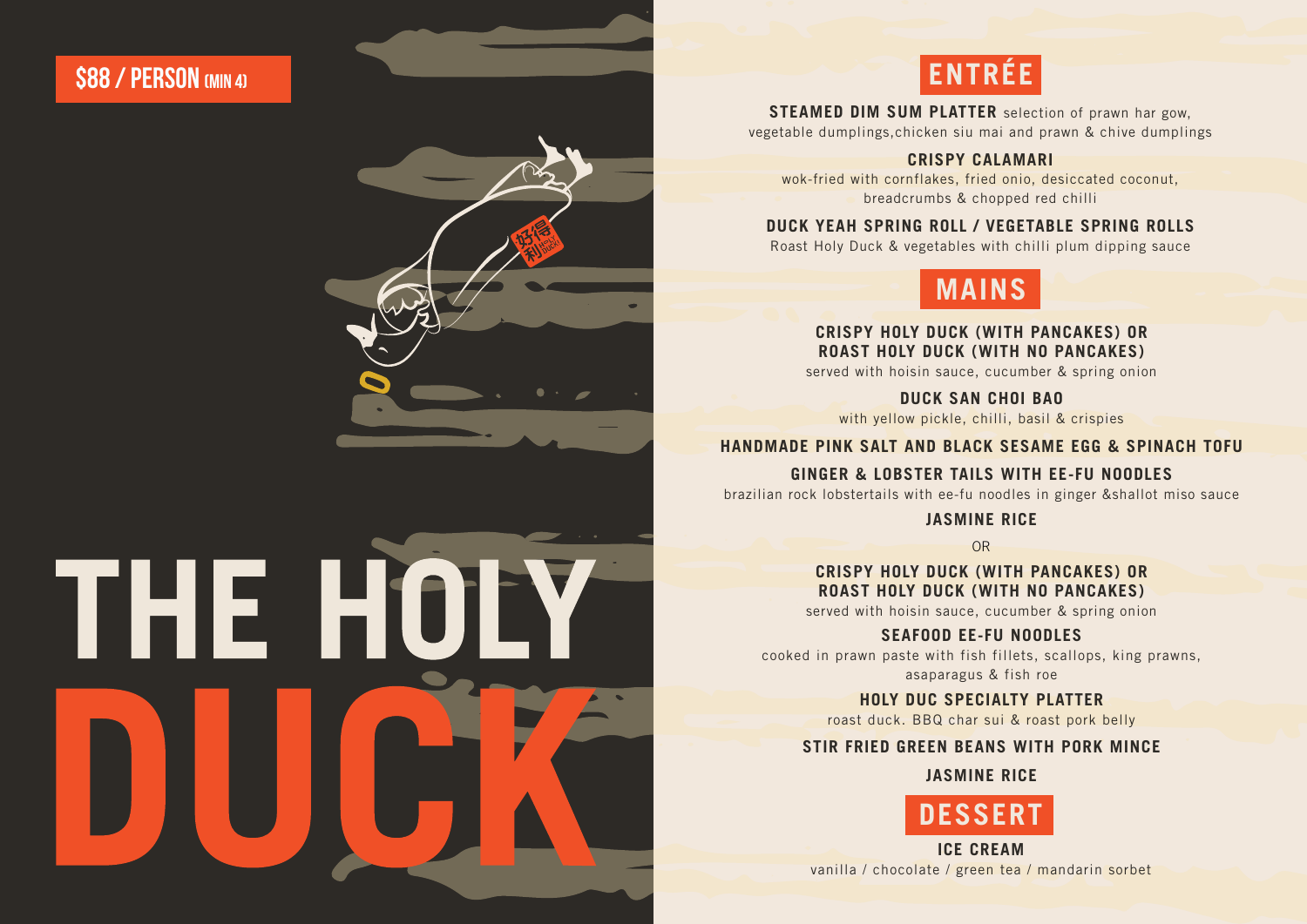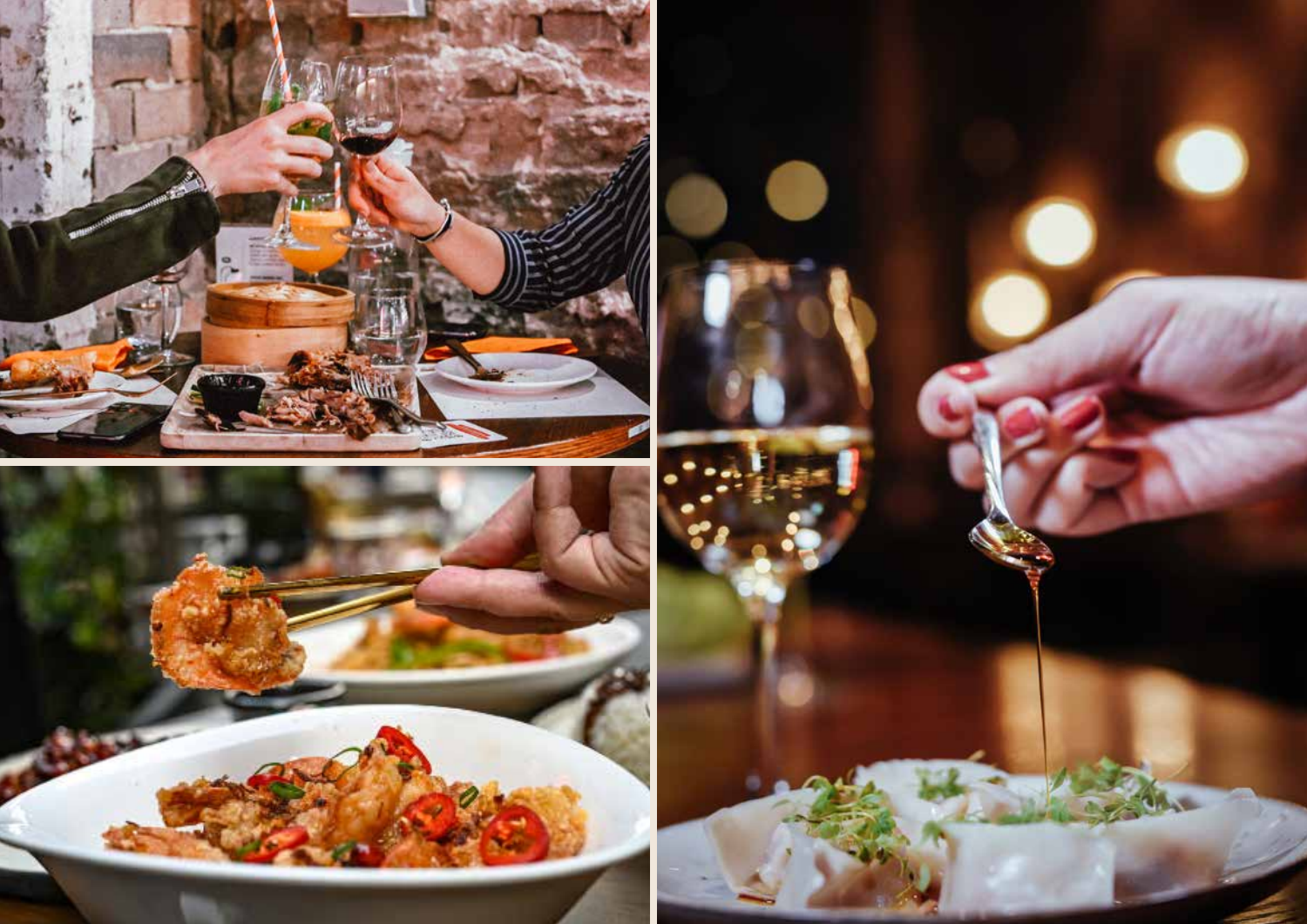

## **STANDARD \$65**

**SPARKLING** NV HOLY DUCK ! SPARKLING

**WHITE** 2018 SCORPIUS SAUVIGNON BLANC MARLBOROUGH NZ

**RED**  2017 KINGSTON ESTATE SHIRAZ, CALRE VALLEY SA

> **BEER**  COOPERS LIGHT, ASAHI

#### **SPARKLING & STILL WATER, JUICE, SOFT DRINKS & TEA**

# **PREMIUM \$85**

**WHITE** 2017 FLAMETREE 'FAMILY TREE' CHENIN BLANC

**MARGARET RED RIVER WA RED**  2017 PAXTON TEMPRANILLO (ORGANIC) SA

**BEER** COOPERS LIGHT, ASAHI (DRAFT), PADDO PALE ALE

**SPARKLING & STILL WATER, JUICE, SOFT DRINKS AND TEA**

# **NON ALCOHOLIC \$50**

**YOUR CHOICE OF 2 X HOLY DUCK SIGNATURE MOCKTAILS**

**SPARKLING & STILL WATER, JUICE, SOFT DRINKS AND TEA**

# BEVERAGE SELECT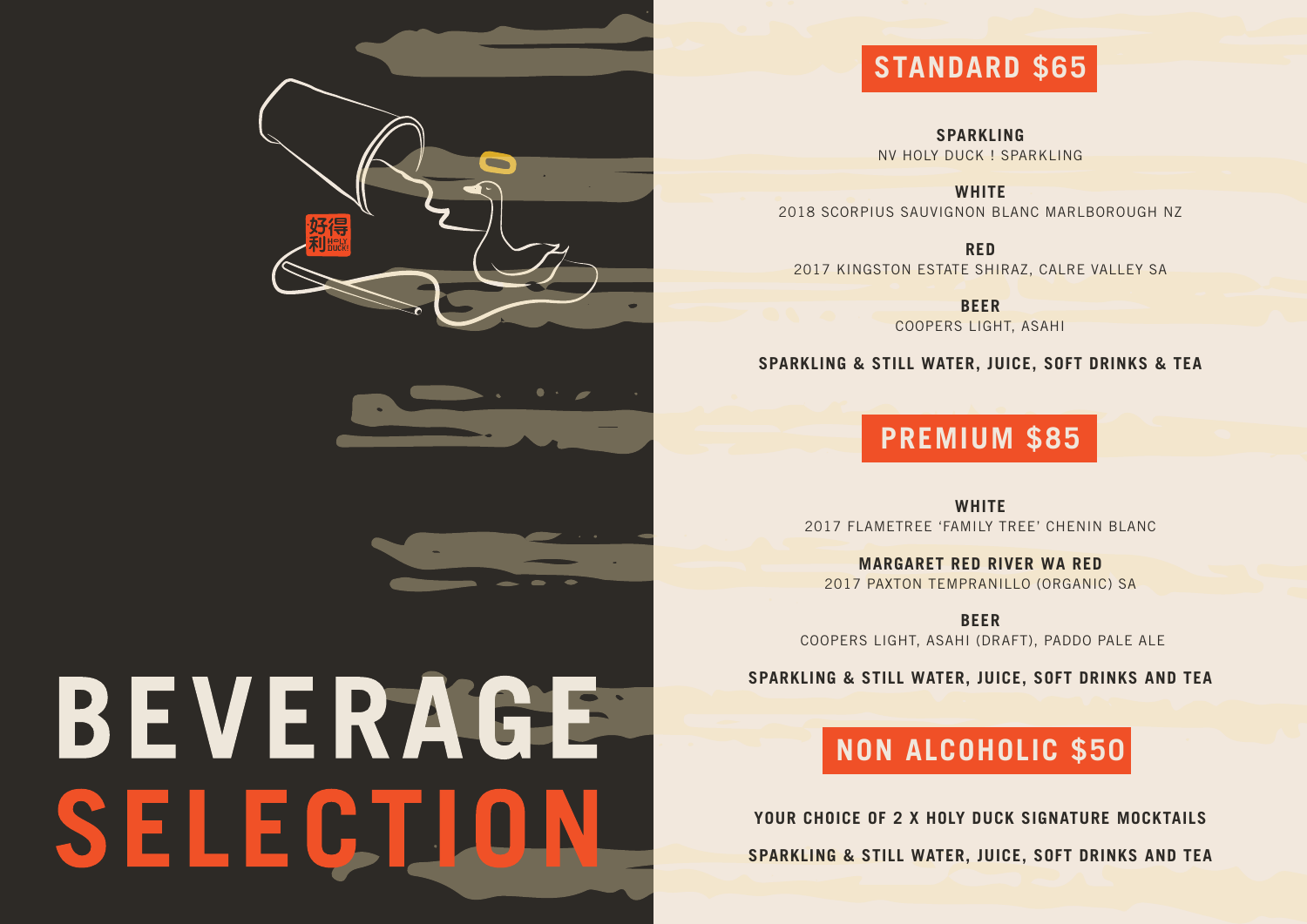## **MINIMUM SPEND**

**While there is no venue hire fee, there are varying minimum spends**

#### **MONDAY - WEDNESDAY**

**Lunch** \$1,000 **Dinner** \$4,000

## **THURSDAY - SATURDAY**

**Lunch** \$2,000 **Dinner** \$5,500

### **SUNDAY**

**Lunch** \$1,000 **Dinner** \$4,000

**Service Fee /** An additional charge of 10% of the total event spend will be factored into all quotations for the space



#### **(02) 9281 0922 | EVENTS@KENSINGTONSTREET.COM.AU**

**HOLYDUCK.AU HOLYDUCK.AU HOLYDUCK\_AU**